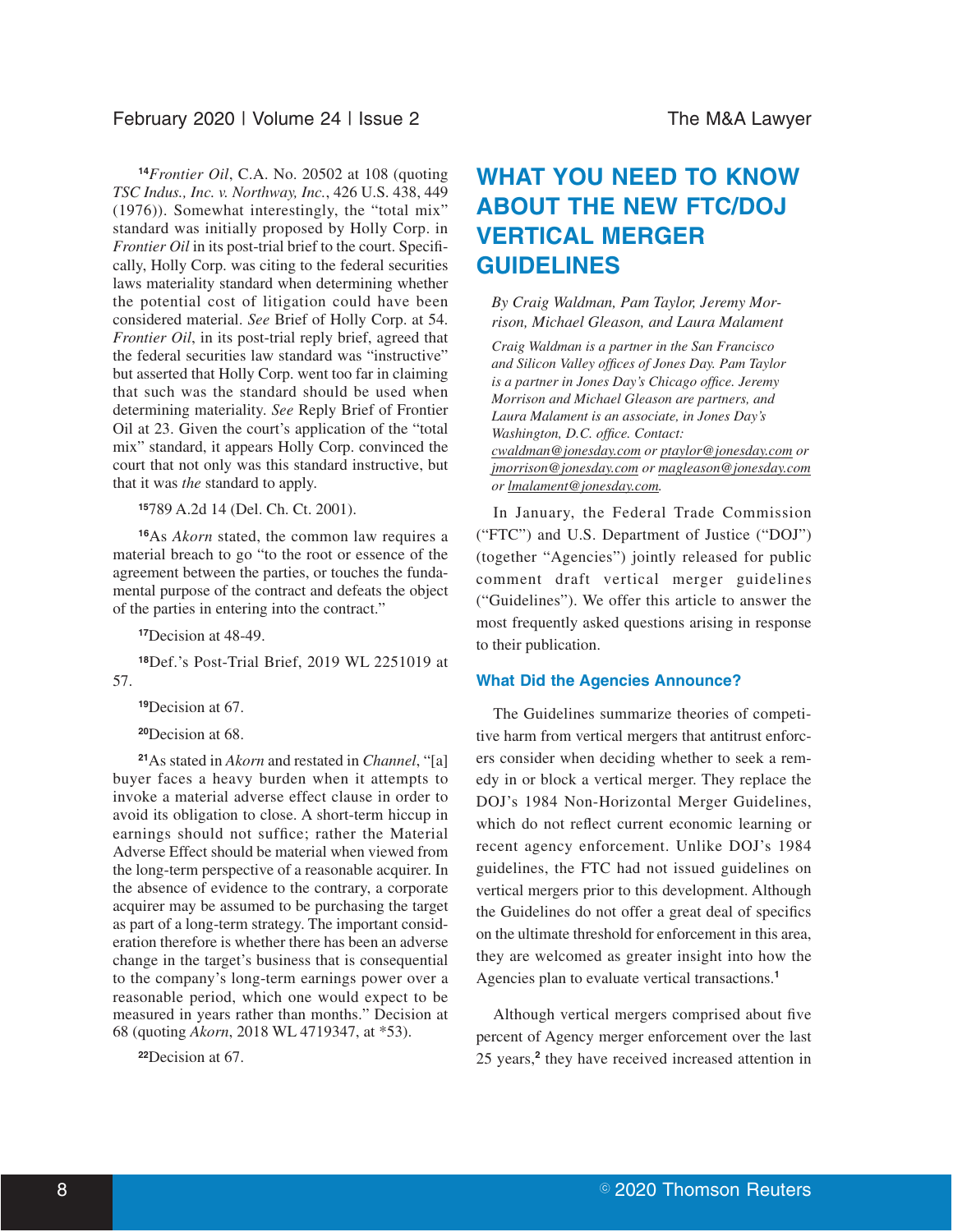recent years. The Guidelines follow the first litigated vertical merger challenge by either agency since 1979.**<sup>3</sup>** In 2017, the DOJ unsuccessfully attempted to block AT&T's acquisition of Time Warner, Inc. Since then, senior officials at DOJ and FTC have identified vertical mergers as an enforcement priority. For example, in a September 2019 speech, FTC Chairman Joseph Simons cautioned that "anticompetitive vertical mergers are not unicorns, and there should not be a presumption that all vertical mergers are benign."**<sup>4</sup>** Chairman Simons further cautioned that anticompetitive vertical mergers "may not arise every day" but "are common enough that we need to pay careful attention to look for and challenge them." These developments signal incrementally aggressive enforcement in vertical mergers in the coming years as the Agencies will likely seek to test those theories, including perhaps through litigation.

The Agencies released the Guidelines as a draft for public comment and have announced two public workshops in March. The comment period ends February 26, 2020. The final Guidelines are unlikely to change significantly from the draft version. The draft Guidelines took more than a year to draft because of dissenting views about the proper level of enforcement in vertical mergers. For example, the FTC's two Democratic Commissioners, Rebecca Kelly Slaughter and Rohit Chopra, abstained from voting on the Guidelines: Commissioner Slaughter disagreed with the provision of a safe harbor and indicated the Guidelines should set a lower bar for enforcement; Commissioner Chopra stated the Guidelines were not comprehensive or reflective of past enforcement decisions. While the Guidelines largely enumerate the basic principles about which there is little disagreement, it is likely that the Agencies could not achieve consensus about much more.

# **How Do the Agencies Define a "Vertical Merger"?**

Vertical mergers combine two or more companies

operating at different levels of the same supply chain. A classic supply chain has a manufacturer, distributor, and retailer. A vertical merger would involve, for example, a semiconductor chip foundry that merges with a device company or an OEM distributor. The stage of the supply chain closer to the ultimate consumer is "downstream" while the stage furthest from the consumer is "upstream." In the preceding example, the foundry is upstream while the device company or OEM distributor is downstream.

Vertical mergers are distinct from conglomerate mergers or mergers involving complementary products. Conglomerate mergers involve transactions between unrelated businesses, for example, a merger between a food delivery app company and a company that develops electronic health record software for hospitals. Complementary products exist where an increase in the price of one product decreases the demand for the other product, but not because the first product is an input to the other. For example, if the price of running shoes increases, consumers might purchase fewer wearable electronic exercise devices. The Guidelines do not apply either to conglomerate or to complementary mergers. As the Guidelines note, "vertical mergers combine firms or assets that operate at different stages of the same supply chain."

# **How Can a Vertical Merger Harm Competition?**

Historically, the Agencies recognized that vertical mergers were less likely to harm competition than mergers among competitors.**<sup>5</sup>** That assumption may no longer be the case as the new Guidelines have dropped that previous statement. The Guidelines identify a non-exhaustive list of competitive harm that may arise from vertical mergers. They characterize the main categories of harm as:

- Foreclosure
- Raising rivals' costs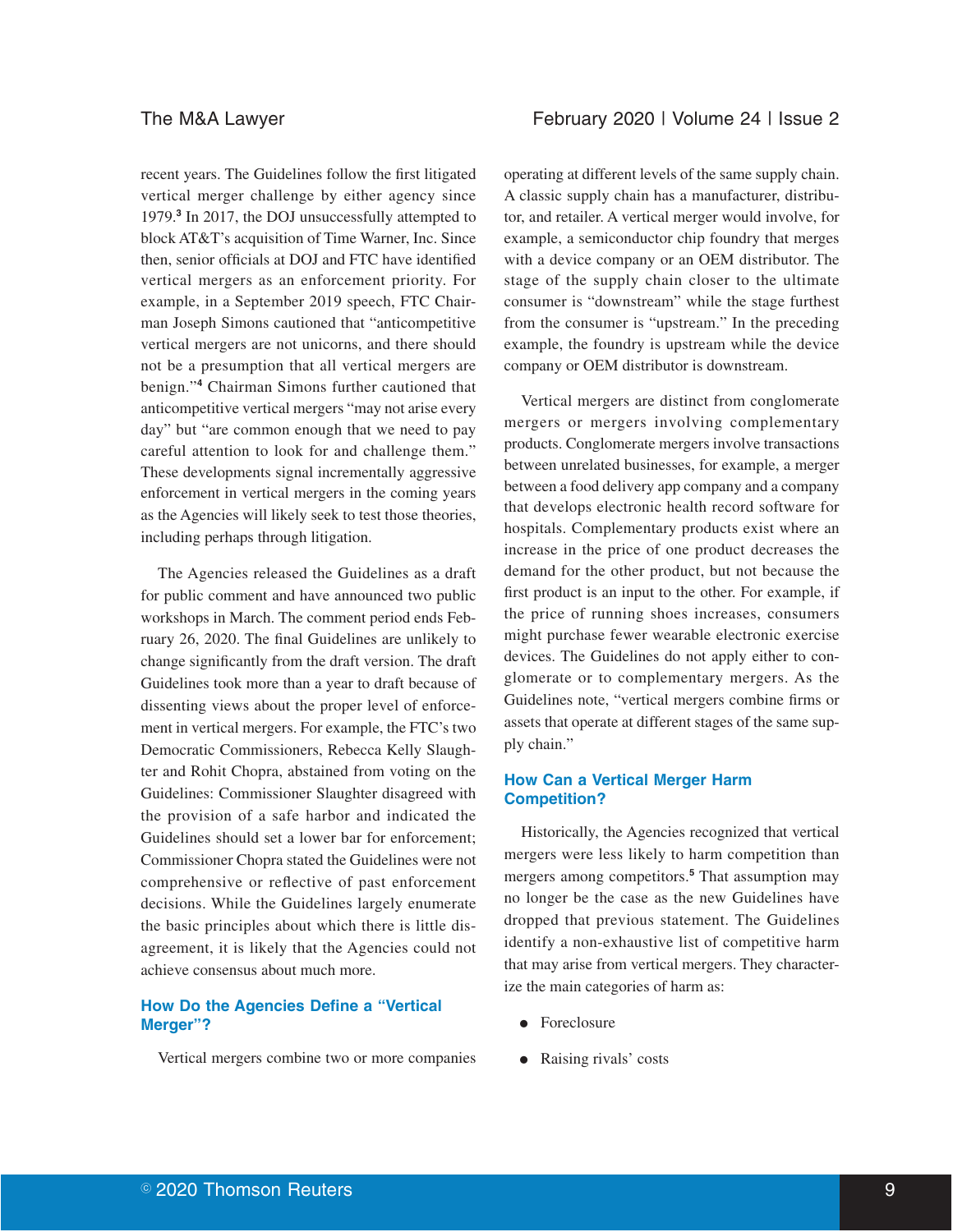- E Access to competitively sensitive information
- Increased risk of marketplace coordination

#### **Foreclosure**

A vertical transaction may provide the merged company with the ability and incentive either not to sell an input product to downstream customers (input foreclosure) or to stop purchasing inputs from competing suppliers (customer foreclosure).

*Input Foreclosure.* If there are insufficient alternatives to supply an input, a competitor of the merged company may be unable to compete in the downstream market. For example, assume a bicycle tire manufacturer acquires a bicycle company. If the upstream manufacturer is the dominant tire manufacturer, it may be profitable to withhold entirely or reduce supply of tires to competing downstream bike makers. Without adequate tire supply, competing bike companies are completely or partially foreclosed from competing in the sale or distribution of bikes, which reduces competition, and could lead to fewer choices and higher prices. However, this is not always the case, even where there is an upstream monopoly. The key for the Agencies and parties alike will be separating those deals that are procompetitive versus those that are not.

*Customer Foreclosure.* Similarly, the merged company may have the ability and incentive to cut off access to the downstream output market such that competitors of the merged company's upstream input would no longer find it profitable to continue to supply the input. There are few examples of Agency enforcement actions that allege a customer foreclosure theory of harm.

For example, assume an acquired bike company accounts for 80 percent of bikes sold, purchases 80 percent of all bike tires, and subsequently shifts all of its tire purchases to the merged upstream tire manufacturing division. The bike tire competitors, who have lost access to a large customer, may no longer find it profitable continue to supply tires to the marketplace. Competitive harm might result if the remaining bike companies are forced out of the marketplace or must pay higher prices to keep other tire manufacturers in the market.

### Raising Rivals' Costs

Even if a competitor is not completely foreclosed, a vertical merger may incentivize the merged company to raise its rivals' costs by selling an input to competitors at a higher price or decreasing the quality or level of services provided. This may harm consumers if the higher costs are passed in the form of higher prices or lower quality. DOJ tested the raising rivals' costs theory in its recent unsuccessful challenge of AT&T's acquisition of Time Warner.

Under this theory, if a bike company acquires a tire manufacturer, the combined company may be more willing to charge a higher tire price to the bike competitors. Although the combined company might lose some tire sales, it might make up for those losses with increased bike sales if rival bike companies pay higher tire prices to competing tire suppliers. Bike competitors might be more willing to agree to the merged company's higher tire prices if they fear lost sales, which may in turn harm consumers if bike prices go up.

#### Information Sharing

The Guidelines explain that an unfair advantage may be conferred on merging parties if they gain access to competitively sensitive information (*e.g.*, prices, strategies, business plans, innovation) about upstream and/or downstream competitors.

For instance, following a vertical merger, a bike company may be able to obtain details about its rivals' pricing, demand projections, and strategies from its newly merged upstream tire manufacturing division that also sells tires to competing bike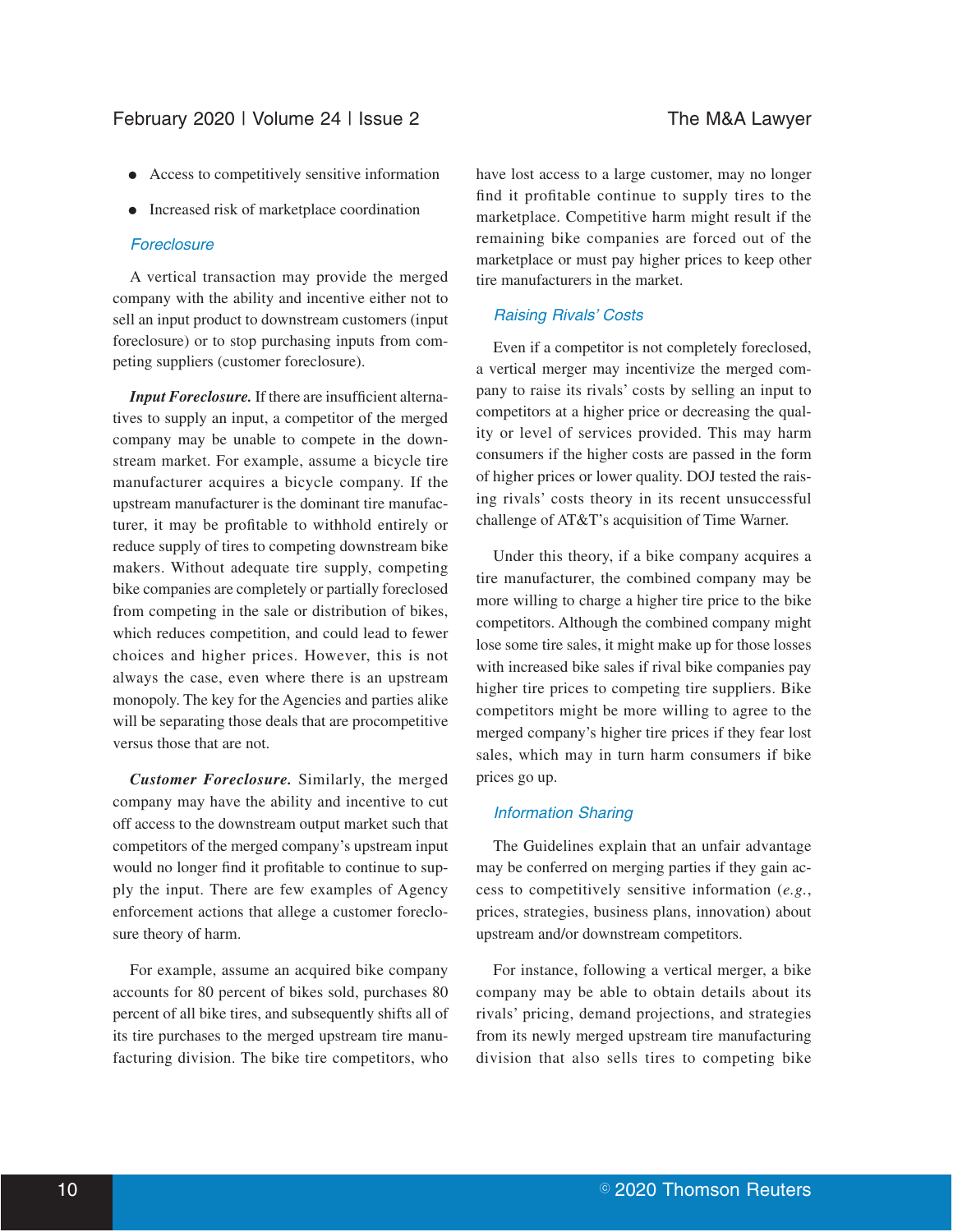companies. The merged company could use this information to thwart its rivals' competitive strategies (*e.g.*, development of an innovative bike design) or reduce price competition. In some cases, a bike competitor might be forced to choose between buying higher priced or lower quality tires from another supplier or continuing to buy from the merged firm, risking that competitive strategies are leaked to the competing bike division.

# Increasing the Likelihood of Industry **Coordination**

The Guidelines state that access to competitively sensitive information at different stages of the supply chain in a vertical merger may facilitate coordination by making it easier for competitors to reach and enforce a tacit agreement. For instance, in the GrafTech/Seadrift Coke transaction, the DOJ was concerned that Seadrift, an upstream petroleum needle coke manufacturer, would obtain competitor output and pricing information from downstream GrafTech, which, through a most-favored nations clause, had audit rights over its petroleum needle coke supplier, also Seadrift's competitor. The DOJ alleged the information flow could facilitate tacit coordination among suppliers of petroleum needle coke. DOJ permitted the merger to proceed subject to a settlement that required GrafTech to give up its audit rights and an MFN in its supply contract with Seadrift's competitor.

Vertical mergers may enhance the likelihood of coordination if the merger eliminates or otherwise harms a so-called "maverick" competitor. A "maverick" is a competitor that plays a disruptive role in a market to the benefit of consumers, which also serves to make coordination difficult. If a vertically-merged firm could achieve leverage over a maverick, such as the ability to increase input prices, the merger could weaken the maverick's continued ability to disrupt prices in the downstream market.

# **So How Will the Agencies Decide Which Vertical Deals Are Anticompetitive?**

While helpful at describing the theoretical framework underlying potential competitive concerns in vertical mergers, the Guidelines are a bit light on practical guidance to businesses (and courts). Although that is understandable given the complexity of the area and the challenges presented by reaching dual-agency consensus, it also leaves companies in unpredictable territory.

The draft Guidelines note that the types of evidence described in Section 2.1 of the Horizontal Merger Guidelines can be informative in assessing the effects of a vertical merger. Using the Horizontal Merger Guidelines and drawing upon recent Agency investigations and challenges of vertical mergers, merging parties should note that the following factors will likely be key to any analysis of the effects of a vertical merger.

*Market share:* The merged firm's market shares in both the input and output markets are important to assess risk. Historically, the Agencies have been most concerned about foreclosure when the merged firm has a significant share in at least one relevant market. Unlike the Horizontal Merger Guidelines, the draft vertical Guidelines do not establish any presumptive level of competitive harm but do point to a 20 percent market share threshold as being unlikely to result in harm, described more fully below. Merging companies with high share in related vertical markets face more risk.

*Newness or potential growth of a product*: If one of the relevant products is a new product and its share of use in the other relevant market is growing, the Agencies will consider that growth in determining the potential for harm. For example, if one of the merging parties supplies a newly-developed product that outperforms current technologies to downstream users of that technology, even though the new compo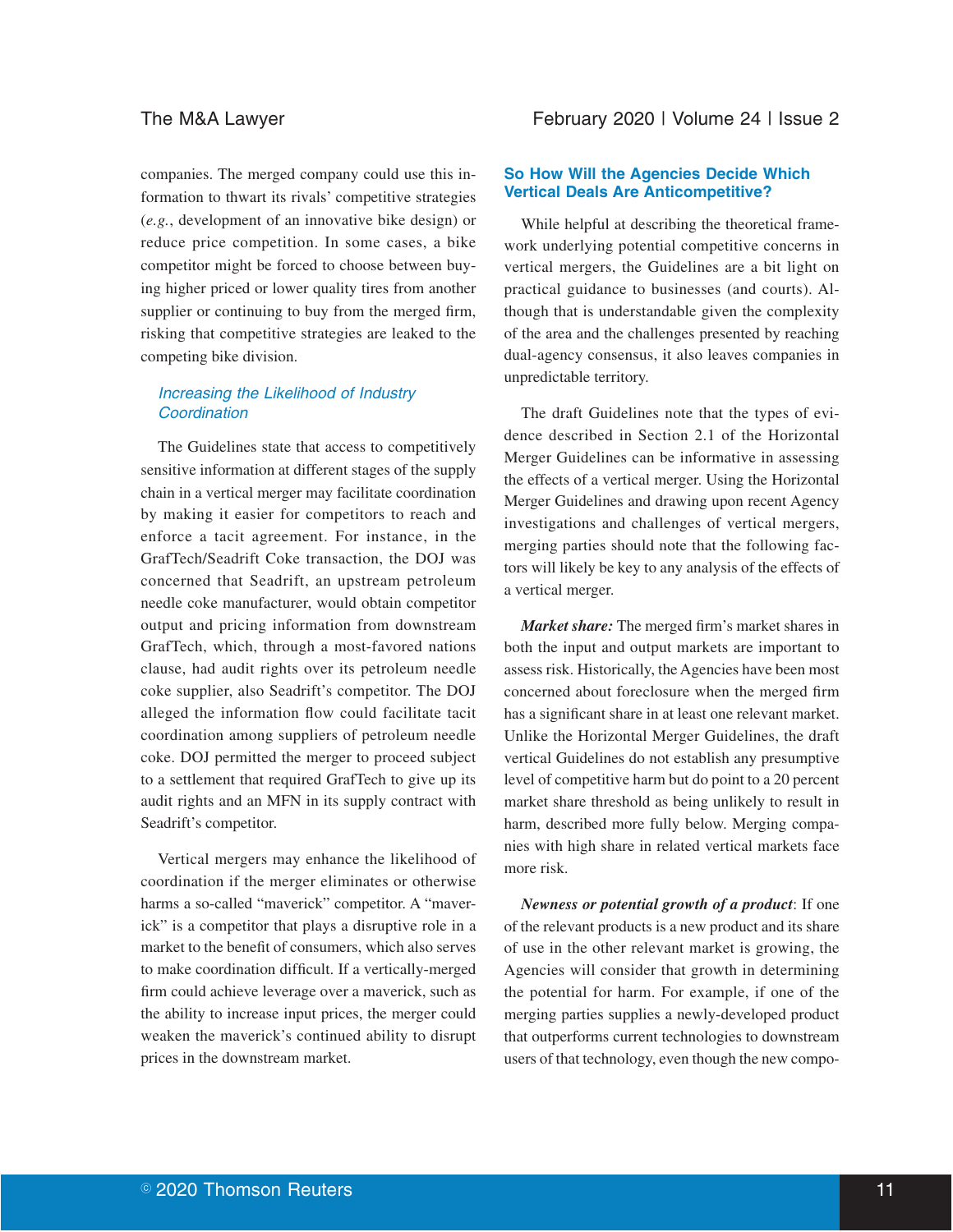nent may compete with similar inputs, the Agencies will consider whether the new technology is likely to supplant existing technologies and could provide the merged firm the incentive and ability to raise downstream rivals' costs.

*Competitor/customer reaction*: In horizontal mergers, the Agencies place significant weight on customer reactions to a transaction because they are likely to feel the deal's impact, positive or negative. However, in a vertical merger, the customer (and often the potentially aggrieved party) also is a competitor and may have an incentive to act opportunistically when competition is not really at risk. Merging parties should consider the pros and cons of addressing legitimate competitor concerns, such as with a firewall or a supply agreement, and develop a strategy to neutralize unfounded opposition.

*Comparison based on past market experiences*: The Agencies will consider past market behavior to help determine if a vertical merger may result in competitive harm. For example, if there are a number of similarly situated vertically-integrated firms in a market that currently supply rivals, such evidence may show that the merged firm would lack the incentive or ability to foreclose or raise rivals costs. Alternatively, evidence that the acquiring company (or others) foreclosed rivals in markets with similar characteristics (similar market shares, types of products, etc.) could be used as a basis to challenge a vertical transaction in a related industry.

*Economic analyses:* Economic analysis plays an important role in vertical merger review. The Agencies run economic models to estimate the likelihood of harm based on data from the parties and data gathered in response to third-party subpoenas. Those data include margins, diversion ratios (*i.e.*, the amount of sales that would divert between competitors or products based on changes in price), and other financial or sales data. Known as a "simulation," the economic models attempt to quantify what might happen if the merged company's pursue a foreclosure or raising rivals' cost strategy.

*Existing contractual relationships*: The draft Guidelines state that "pre-existing contractual relationships may affect a range of market characteristics." Although the statement is not further described, existing contracts may provide protection against anticompetitive conduct by the combined company. For example, if there is an exclusive contract between the merging parties, foreclosure is not likely to occur because downstream competitors cannot buy inputs from that supplier today. Another relevant contractual relationship would be whether the merging parties currently have long-term supply agreements with downstream producers that include supply and pricing guarantees. In such an instance, the contract may provide downstream competitors protection while they find a new input supplier. Alternatively, as described in the GrafTech/Seadrift example above, a contract with a competing supplier that features an MFN and/or audit rights may be found to facilitate coordination.

*Barriers to entry*: As in the horizontal merger context, the Agencies will look at potential barriers to entry and whether those barriers may allow the merged firm to foreclose rivals or profitably raise rivals costs without inducing entry. For example, according to the Guidelines under certain conditions, a bike manufacturer that buys the only tire supplier might deter a motorcycle manufacturer from entering the bicycle business.

As detailed elsewhere in this article, the Guidelines could be criticized as a bit light on practical guidance, and there is little vertical merger enforcement precedent compared to horizontal merger enforcement where there is ample case law and hundreds of detailed Agency settlements in numerous industries. Nevertheless, there are some characteristics to watch out for, and continuing with our hypothetical merger of tire and bike manufacturers:**<sup>6</sup>**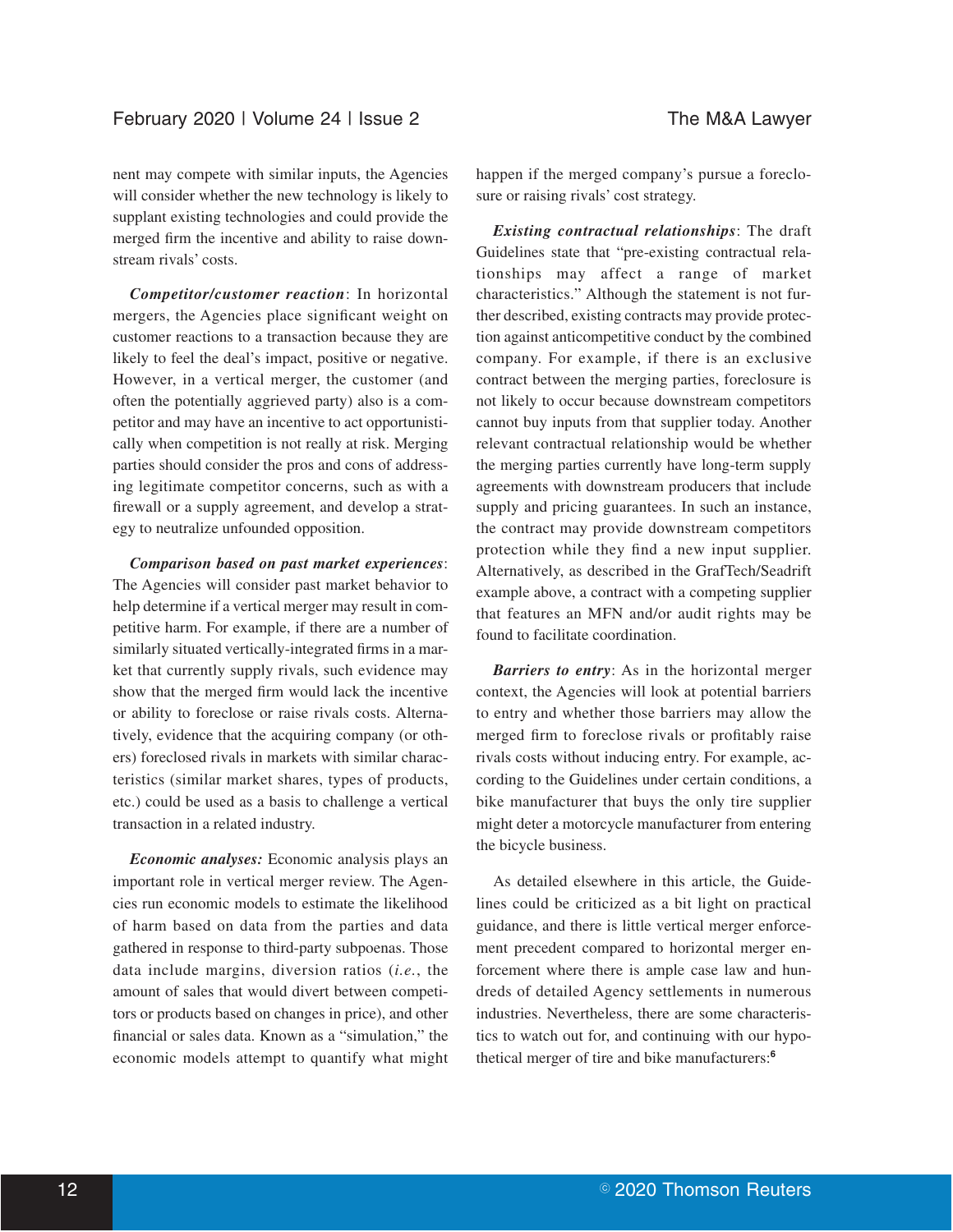- The downstream market for tire manufacturing, the upstream market bike manufacturing, or both have few credible competitors.
- The merged tire and bike manufacturer will have a high share in the upstream tire market, the downstream bike market, or both. High share typically means more than 50 percent.
- The benefits from foreclosure (and gained sales in bikes) outweigh lost sales in another product (tires), which will naturally depend on product margins, among other facts.
- The merging tire manufacturer is a critical supplier to the bike manufacturer's competitors, or the merging bike manufacturer is a critical buyer of tires from the tire manufacturer's competitors, either of whom are likely to complain to the Agency.
- It would be costly or time consuming for competing bike manufacturers to substitute away from the merged company's tires, or for competing tire manufacturers to find alternative outlets for their products.
- There are few competing bike manufacturers and after the merger, and the merged company is not likely to sell tires to a new entrant.
- Tires and bikes are homogenous products for which there are few competitors, prices and output are transparent, and/or the upstream tire division supplies competing bike manufacturers, and/or the downstream bike division buys from competing tire suppliers.
- The company has foreclosed competition or raised its rivals' costs after past vertical mergers in similar markets.

# **What Defenses Are Available for Vertical Mergers?**

Under the Guidelines, there is no presumption that vertical mergers are at least benign or lead to procompetitive benefits in many cases. The new Guidelines do not include language contained in the 1984 Guidelines that highlighted the fact that "non-horizontal mergers are less likely than horizontal mergers to create competitive problems." While the Guidelines indicate increased skepticism of the benefits of vertical mergers, there are still many effective defenses to vertical mergers.

Demonstrating that the merged company will have neither the ability nor the incentive to foreclose rivals or raise their costs will continue to be key to a successful defense of a vertical transaction. Competitive markets for the upstream product can mean that rivals will be able to step in and take customers if the merged firm chooses to cut off its competitors. If the merged company's own demand for the input represent a small portion of that firm's sales of the input, then the merged firm will lack incentives to foreclose because it will stand to lose more revenue by cutting back supply than it could hope to make up through increased sales of the downstream product. Demonstrating that the merged firm's economic incentives will be to continue to sell products to its horizontal competitors, and that it stands to lose by cutting off rivals or increasing their prices, will be key to a successful defense.

In addition, there is much economic literature recognizing that vertical mergers can lead to procompetitive benefits in the form of greater efficiency and cost savings to the merged companies that can benefit consumers, a fact the DOJ acknowledged in challenge to the AT&T/Time Warner combination. Parties to a vertical merger should develop the evidence of these benefits.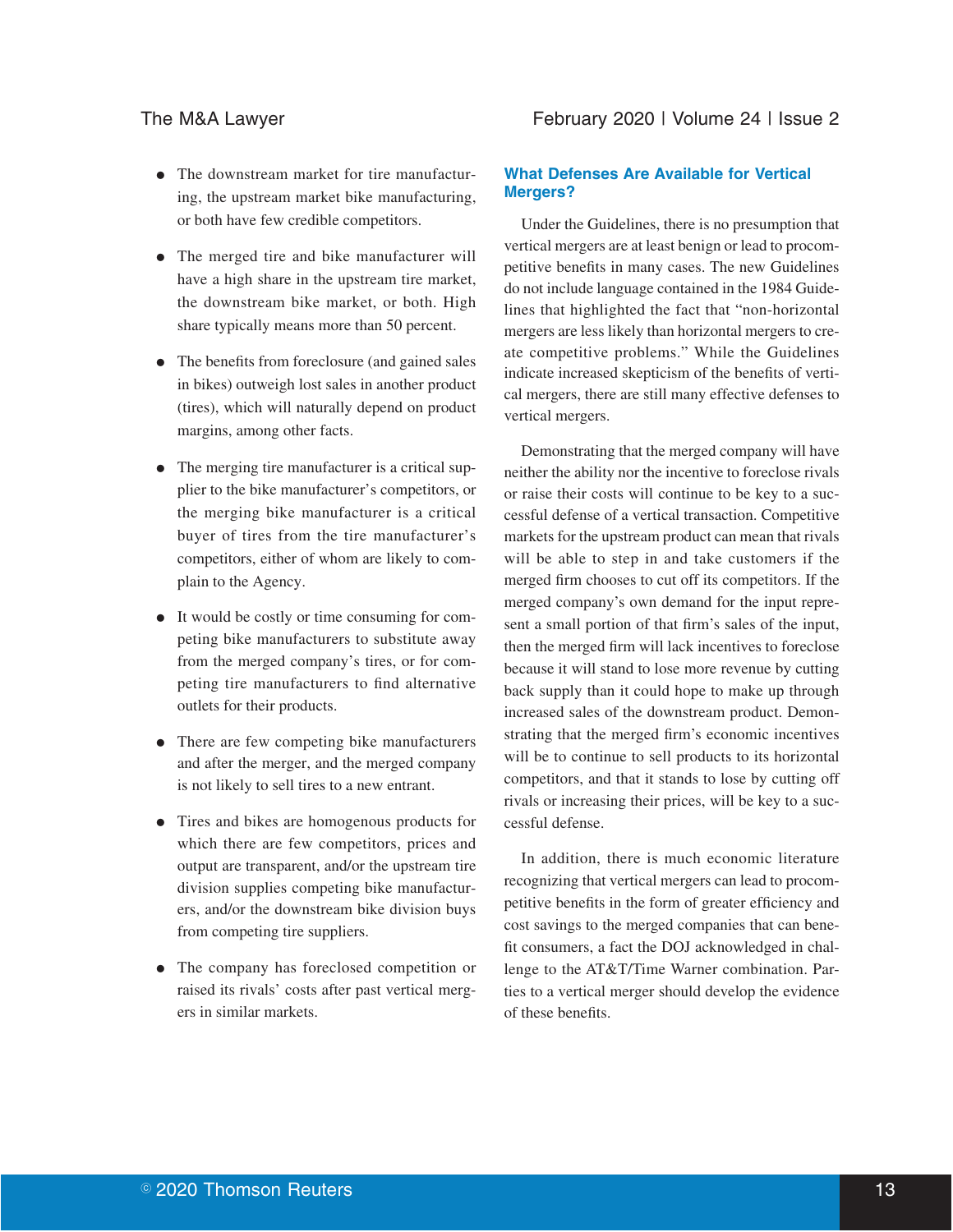### **What Is Double Marginalization? When Can Eliminating Double Marginalization Be Procompetitive?**

Double marginalization refers to the margins realized by two businesses, one selling an input, and the other selling a product incorporating the input to downstream customers, when each company realizes a margin on the sale of its products. A vertical merger can lower costs for the downstream company because post-merger, it will supply itself with the input at cost, eliminating the margin realized by the supplier pre-merger. For example, if a bike manufacturer acquires a tire manufacturer, its cost of manufactured goods will no longer include the margin that the previously independent supplier charged. If the market for the downstream manufactured product is competitive, post-merger the manufacturer should have the incentive to pass the cost savings on to its customers.

The Guidelines state that the elimination of double marginalization will not always be a defense. The Agencies will rely on the parties to identify and demonstrate how and whether the merger eliminates double marginalization. Where market conditions for the downstream product are competitive, the merged firm will have the incentive to pass on its reduced costs to customers rather than increase its own margins. Under the Guidelines, the Agencies "will not challenge a merger if the net effect of elimination of double marginalization means that the merger is unlikely to be anticompetitive in any relevant market." This is significant because it means that the Agencies will heavily weigh the benefits of eliminating double marginalization, as distinct from the skepticism with which they historically view other cost savings and operational efficiencies.

### **Is There a Safe Harbor for Vertical Mergers?**

No. While there is not a "safe harbor" the Guidelines state the "Agencies are unlikely to *challenge* a

vertical merger" where the combined firm would have less than 20 percent market share in both the upstream and downstream markets. However, the Guidelines also note that "in some circumstances, mergers with shares below the [20 percent] thresholds can give rise to competitive concerns." As an example, the Guidelines contend that where a new product is rapidly growing, its use in the downstream market may understate its future significance and the potential for competitive harm. As drafted, the Agencies will not use 20 percent as a rigid screen to separate potentially problematic transactions from benign deals. Instead, the Guidelines propose 20 percent to be an indication that, absent other facts that might suggest a competitive problem, a vertical deal is unlikely to harm competition.

It is also important to understand that the 20 percent screen applies to an Agency *challenge*, meaning a settlement or litigation. Unlike the Agencies' guidelines for mergers among competitors, there is no screen below which the Agencies are unlikely to investigate or require further analysis. Perhaps the most surprising part of the vertical guidelines is how low the bar is that the Agencies were willing to adopt. Traditionally, the Agencies were concerned primarily when one of the merging parties had market power, often presumed to be above 50 or 60 percent, in a relevant market, at least for vertical foreclosure. By adopting such a low threshold the Agencies have added uncertainty rather than clarity.

# Does the 20 Percent Screen Also Apply to Information Sharing?

The Guidelines do not limit the 20 percent screen to any particular harm (*e.g.*, just foreclosure or raising rivals costs). However, there is reason to believe that the Agencies will be less likely to apply a 20 percent threshold when the vertical merger raises concerns about the sharing of competitively sensitive information.**<sup>7</sup>** Obtaining a competitor's confidential business information can be problematic regardless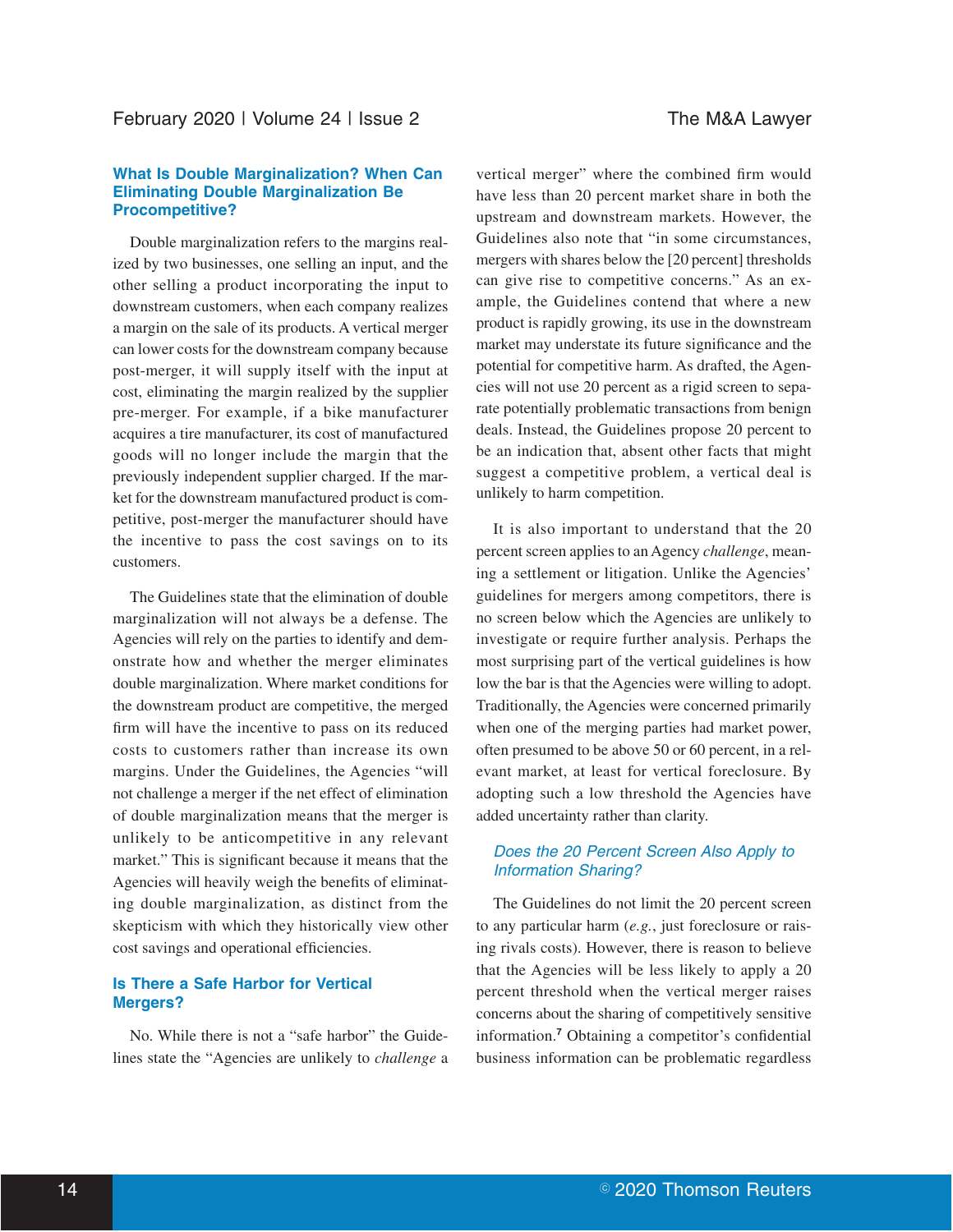of market share, and customers and competitors may express concern to the Agencies if a merger results in a merged firm gaining access to a rival's competitively sensitive information. Therefore, merging parties should not expect the Agencies to apply the 20 percent threshold to issues involving competitively sensitive information.

# How Does the 20 Percent Screen Compare to Other Jurisdictions?

The 20 percent screen in the Guidelines is lower and offers less clarity than the "safe harbor" provisions for vertical mergers in a number of foreign jurisdictions, such as the European Union and some member states. For example, both the European Commission and France have 30 percent market share thresholds for vertical mergers. In addition, the European Commission's guidelines provide more clarity around what facts may constitute "special circumstances" where the European Commission might investigate a merger where the shares fall below the 30 percent threshold.**<sup>8</sup>** Likewise, in China, although there is no safe harbor, vertical transactions involving share of 25 percent or less qualify for China's simplified procedure, which offers potential clearance one month after the agency deems a filing complete.

# **Are Remedies Covered in the Guidelines?**

No. Remedies in vertical mergers remain an area of uncertainty and the Guidelines do not address remedies. The Agencies have a strong preference for structural remedies, *i.e.*, the divestiture of an ongoing, standalone business to remedy competition concerns in horizontal merger cases. The Agencies disfavor behavioral or conduct remedies that necessitate ongoing contacts between competitors. However, in vertical mergers, the Agencies historically had allowed behavioral remedies such as supply agreements, firewalls, arbitration clauses, and other similar terms. Recent cases may reveal potential difference in approach between the DOJ and FTC.

# The M&A Lawyer The M&A Lawyer February 2020 | Volume 24 | Issue 2

*DOJ:* For example, in its 2011 challenge to the Comcast-NBC Universal merger, the DOJ agreed to behavioral remedies designed to prevent the merged firm from raising its rival distributors costs in licensing content. The Trump Administration DOJ has opposed certain behavioral remedies because they are temporary, displace market forces, and place DOJ in the position of a regulator monitoring compliance. In its investigation of the AT&T/Time Warner transaction, the DOJ rejected a remedy similar to the Comcast-NBC Universal settlement, which led to litigation over the merger. In 2018, the DOJ also withdrew its 2011 remedies guidelines that indicated that behavioral remedies can effectively address competitive issues in vertical mergers.

*FTC:* Although the FTC, like DOJ, prefers structural remedies, it has adopted behavioral remedies in recent vertical merger settlements. Additionally, the FTC's settlement guidance still indicate that a behavioral remedy "may be required to remedy the anticompetitive effects of a vertical merger." This includes potential side agreements with competitors/customers that may be complaining. Indeed, in a recent action accepting a behavior remedy, the Bureau of Competition noted that it "typically disfavors behavioral remedies and will accept them only in rare cases based on special characteristics of an industry or particular transaction."**<sup>9</sup>**

Vertical mergers with information sharing risks are prime candidates for behavioral remedies. Firewalls and effectively implemented and monitored confidentiality policies are commonplace and can safeguard competitively sensitive information, minimizing risk of improper information flows.

# **Do These Guidelines Mean That the Agencies Are Going to Conduct a Thorough Investigation of Every Vertical Deal?**

No. In recent years, the DOJ's (unsuccessful) litigation over the AT&T/Time Warner transaction and calls for more active vertical merger enforcement have led to increased scrutiny of vertical transactions, but there is no evidence to suggest a substantial increase in vertical merger enforcement. The Guide